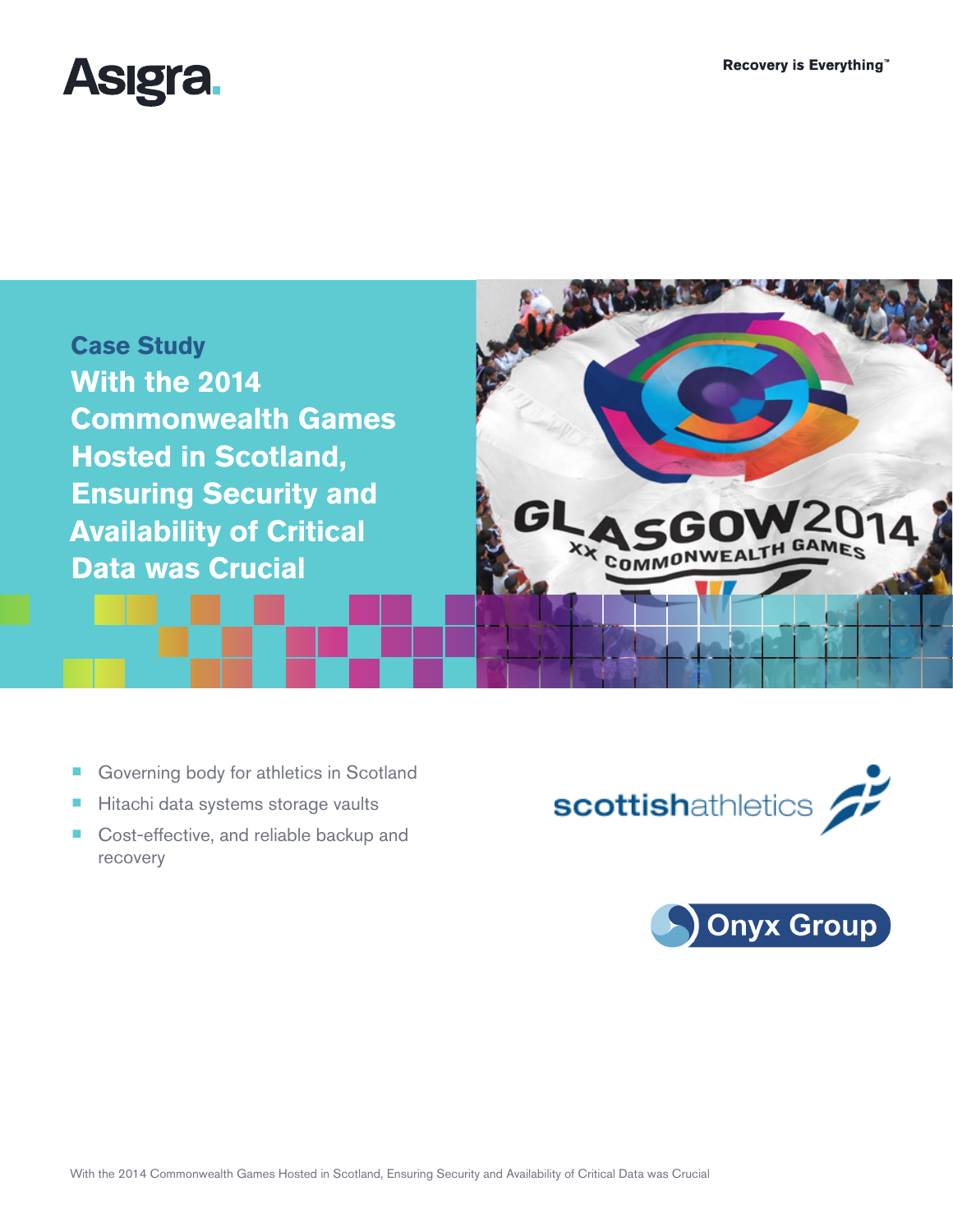

# **SUMMARY**

Scottish Athletics is the governing body for athletics in Scotland, with a membership totaling over 12,000, it is their job to foster, develop and control the sport of athletics in the country. With the Commonwealth Games being hosted in Scotland for only the third time in its history and athletics being a core sport at this major exhibition which is expected to bring 1 million spectators to Glasgow, it was vital that their IT systems performed well on this international stage.

# **CUSTOMER OVERVIEW**

In order to maintain their excellent standard of service to its members and assure the confidentiality of their sensitive data, Scottish Athletics demand a resilient and robust backup platform to guarantee the availability of their mission critical data.

Following a comprehensive analysis of the market, the governing body chose [Onyx Group](http://onyx.net/) to deliver a solution on their Cloud Backup platform. Onyx's reputation for delivering solutions on its own state-of-the-art infrastructure, using leading technology and all with an outstanding level of personal service placed them head and shoulders above the competition.

# **SOLUTION**

Powered by Asigra, the industry's leading cloud backup platform, Onyx was able to replicate Scottish Athletics data between secure Hitachi Data Systems storage vaults at their ISO 27001 accredited data centres in Edinburgh and Newcastle. By utilizing the Asigra platform, Onyx was able to provide the organization with a cloud backup solution unrivalled in terms of security and speed deployment.

The complete migration process to the cloud was advised and managed by Onyx and continues to be supported by highly skilled and accredited staff via the Onyx Service Desk in Edinburgh. This ensures that Scottish Athletics have one easy to reach, single point of contact for IT related issues.

# **RESULTS**

The cloud backup solution helped Scottish Athletics to:

Ensure the security and availability of their data by replicating it across multiple geographically diverse locations

- Benefit from a more cost-effective service by eliminating the captial expenditure associated with managing and maintaining hardware
- Enhance member confidence by utilizing Onyx Group's resilient core network and industry-leading products
- Increase the time spent on their core activities by benefitting from rapid data recovery times, management and flexibility.